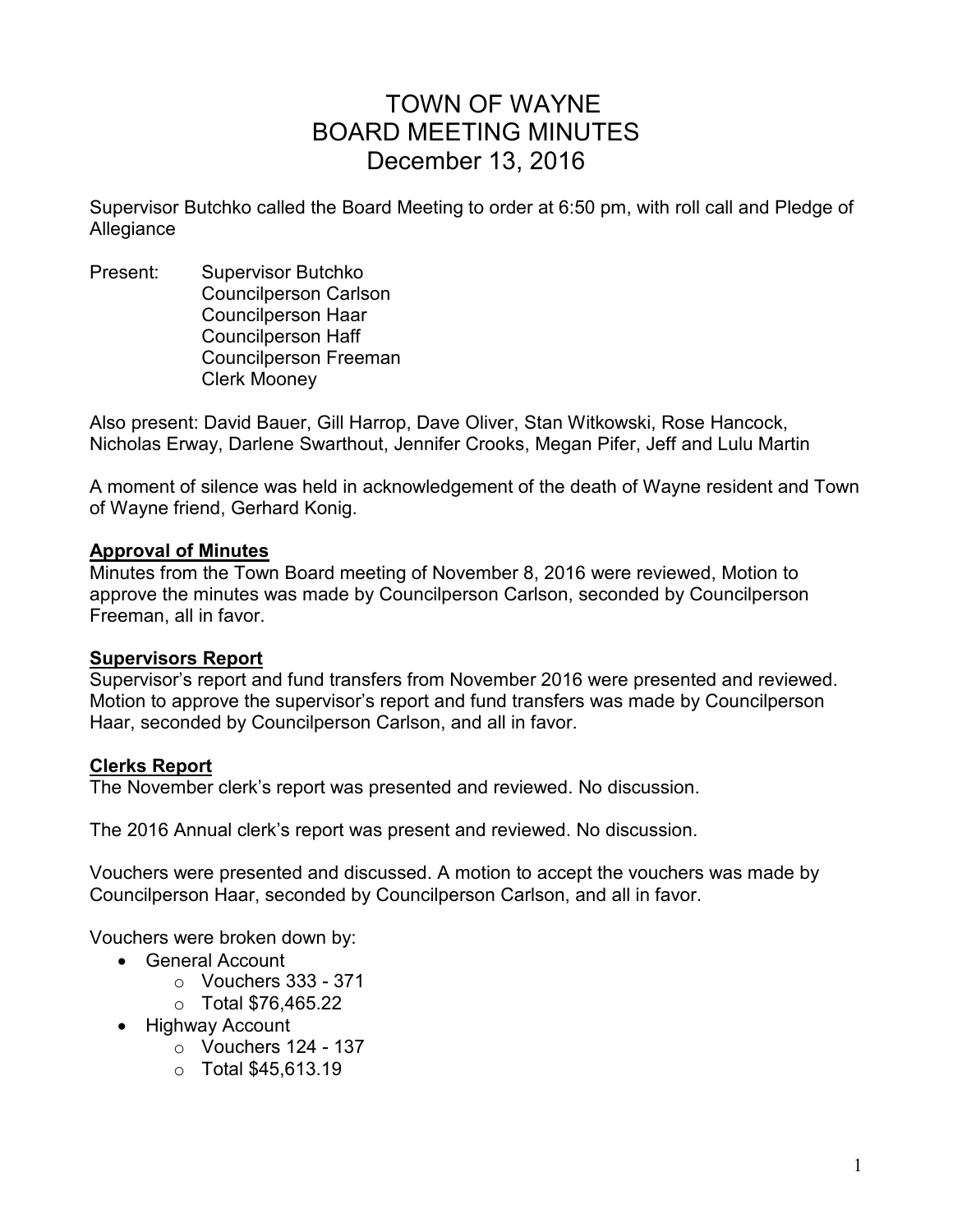- TA Account
	- o Vouchers 54 59
	- o Total \$8,823.78
- SL Account
	- o Voucher 12
	- o Total \$206.04

### **Justice Report**

Justices reports were reviewed. No discussion.

Completed Justice Audit reviewed. No discussion

#### **Assessor**

Mr. Oliver presented an overview of star exemptions and real property tax exemptions. A resolution was made to assist the town's lower income residents by raising the Real Property Tax Law Exemption Limit for Senior Citizens 467 1(e) from its current level of \$17,500 to \$22,000. A motion for this resolution was made by Councilperson Carlson, and seconded by Councilperson Haar. A roll call vote was taken:

|  | <b>Supervisor Butchko</b>    | <b>ves</b> |
|--|------------------------------|------------|
|  | <b>Councilperson Carlson</b> | <b>ves</b> |
|  | <b>Councilperson Haar</b>    | <b>ves</b> |
|  | <b>Councilperson Haff</b>    | <b>ves</b> |
|  | <b>Councilperson Freeman</b> | <b>ves</b> |

# **Highway Superintendent Report**

Journal presented and discussed.

#### **Code & Zoning Officer**

Review of monthly report presented. No discussion.

Review of the Year End Violation Report. No discussion.

#### **Planning Board**

Review of Planning Board minutes. Discussion followed regarding the board's consideration for a Town Litter Law.

#### **Watershed**

Report was presented and no discussion.

# **Dog Control Officer**

Dog License Report reviewed. No discussion.